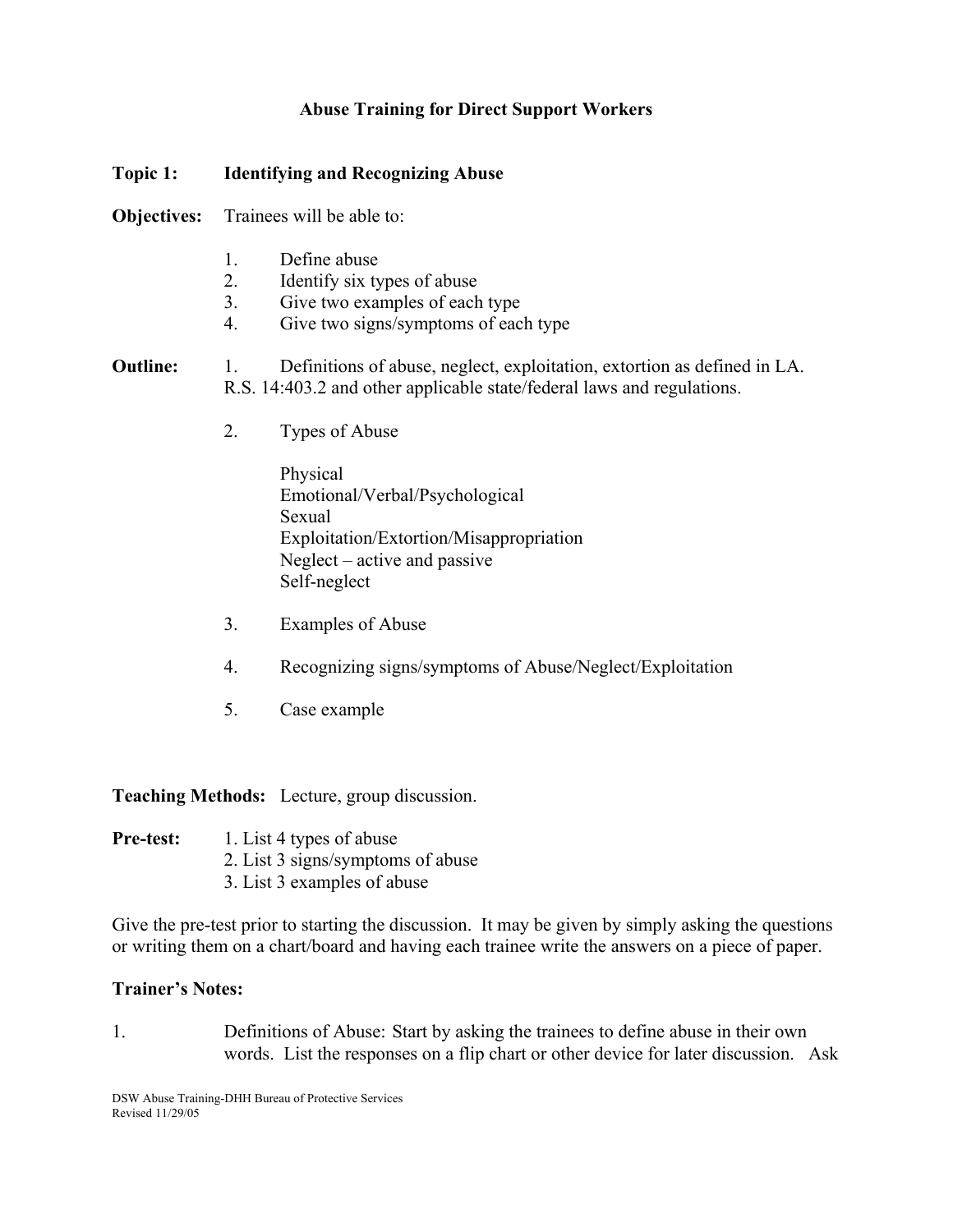them what sort of things they think of when you say the word abuse. Do the same for neglect.

A "dictionary" definition of abuse is "to treat wrongfully or harmfully". Abuse is basically any injurious or improper treatment. A "dictionary" definition of neglect is "to fail to care for or attend to properly." Note that the generic term "abuse" is sometimes used to include neglect and exploitation as well.

There are a number of legal definitions of the various types of abuse. These are included in Attachment A. Briefly discuss those that apply to your facility or program. NOTE: The definitions in LA. R.S. 14:403.2 apply to any program and setting that serves elderly persons or persons with disabilities.

Using visual aids such as transparencies of these definitions is recommended. Remember it is not important that direct support workers memorize these definitions, but that they recognize abuse when they see it or hear about it.

After the discussion, ask the trainees to again define abuse/neglect in their own words.

Make the point that abuse of children, elders, or adults with disabilities (including active neglect and exploitation) are *crimes*. They are prohibited under Louisiana law. The penalties for a first offense may be as severe as ten years in prison.

2./3. Types and Examples of Abuse:

Ask the group to give examples of each type. List them on a flip chart or other device for future reference. Use the examples below as prompts if needed.

> Physical Abuse: Physical contact such as hitting, slapping, pinching, kicking, choking, scratching, pushing, twisting of head, arms or legs, tripping; the use of physical force which is unnecessary or excessive; and inappropriate or unauthorized use of restraint.

> Emotional/Verbal/Psychological Abuse: Verbal conduct may be abusive because of either the manner of communication or the content of the communication. Examples include yelling, cursing, ridiculing, harassment, coercion, threats, intimidation and other communication which is derogatory or disrespectful. Nonverbal communication, such as gestures, that have the same effect may be considered emotional or psychological abuse.

Sexual Abuse:

• Any sexual activity between a consumer and an employee. Sexual activity includes but is not limited to kissing, hugging, stroking or fondling with sexual intent, exposing oneself, using sexual language;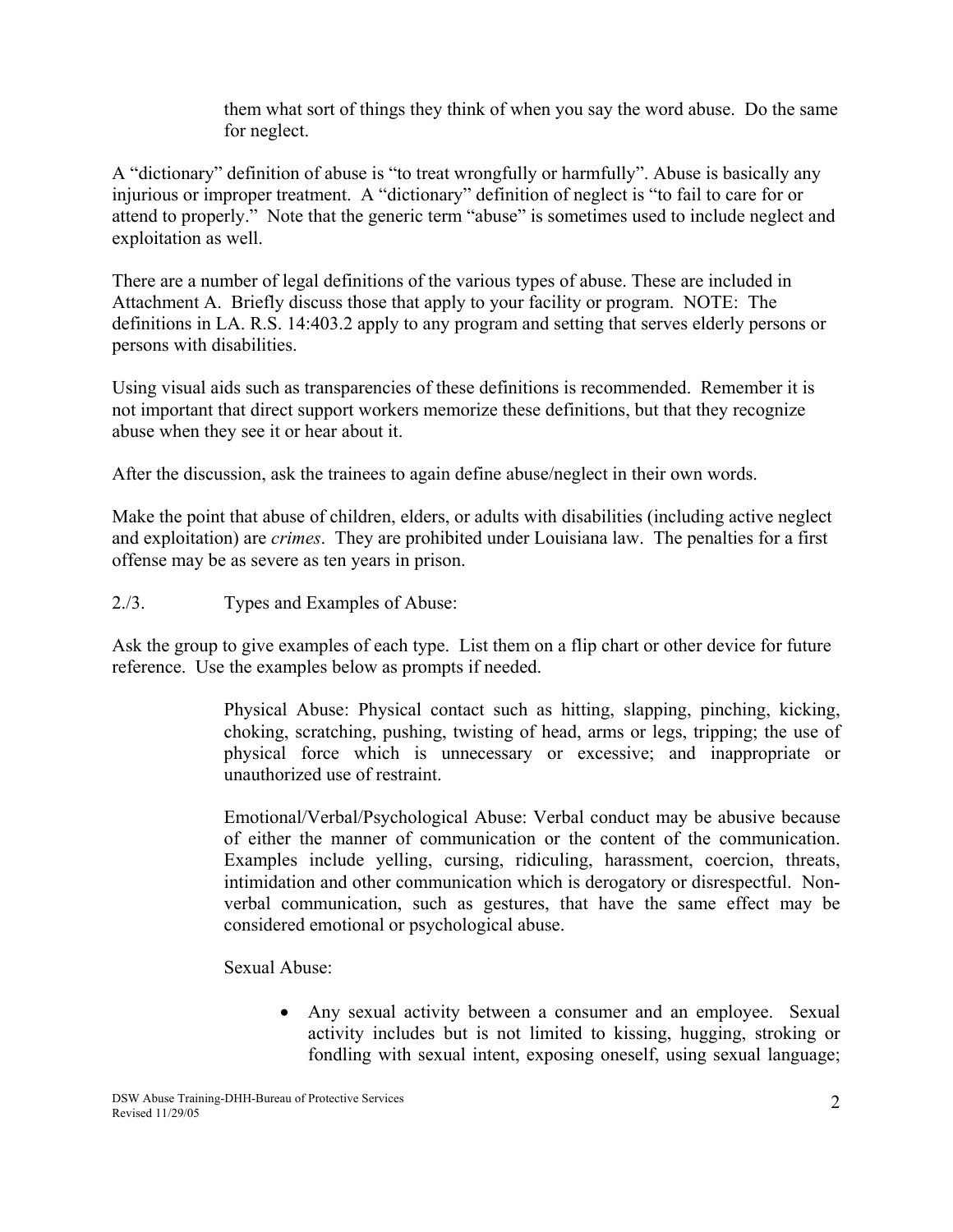- Failure to discourage sexual advances toward employees by consumers;
- Permitting the sexual exploitation of consumers or the use of a consumer's sexual activity for staff entertainment or other improper purpose;
- Any sexual activity between a consumer and another person when the consumer is unable to consent;
- Exposing a consumer to pornography when the consumer is unable to consent or does not consent.

Exploitation/Extortion/Misappropriation: Includes using the consumer and/or the resources of the consumer for monetary or personal benefit, profit, gain or gratification and/or attempting to acquire or acquiring something of value from a consumer or a consumer's family by physical force, intimidation, or abuse of official authority. This includes forcing or encouraging a consumer to do anything illegal. Some examples include taking money or other personal property from a consumer for one's own use, disposing of assets belonging to a consumer for personal gain, forcing a consumer to perform tasks that are not part of a treatment plan, coercing a consumer to give up something of value or soliciting payment from a consumer or family by threatening the consumer with harm.

Neglect: Acts or omissions by a person responsible for providing care or treatment which caused harm to a consumer, which placed a consumer at risk of harm, or which deprived a consumer of sufficient or appropriate services, treatment or basic care. Failure to provide appropriate services, treatment, or care by gross errors in judgment, inattention, or ignoring may also be considered a form of neglect. Neglect may be "active"; for example, giving someone the wrong medication. It may also be passive; for example, not seeking medical attention when a person is in distress. Examples include, but are not limited to:

- Failure to establish and carry out an appropriate program or treatment plan;
- Failure to provide or withholding of adequate nutrition, clothing or health care;
- Failure to provide a safe environment;
- Failure to provide or obtain needed medical treatment;
- Failure to supervise a consumer so that the consumer is placed in danger.

Self-neglect: Includes situations where elders or persons with disabilities living in the community are unable to access services or treatment and/or are non-compliant with services or treatment due to their condition, or are unable to care for themselves and have no available or responsible caregiver. Examples include, a person with mental illness who does not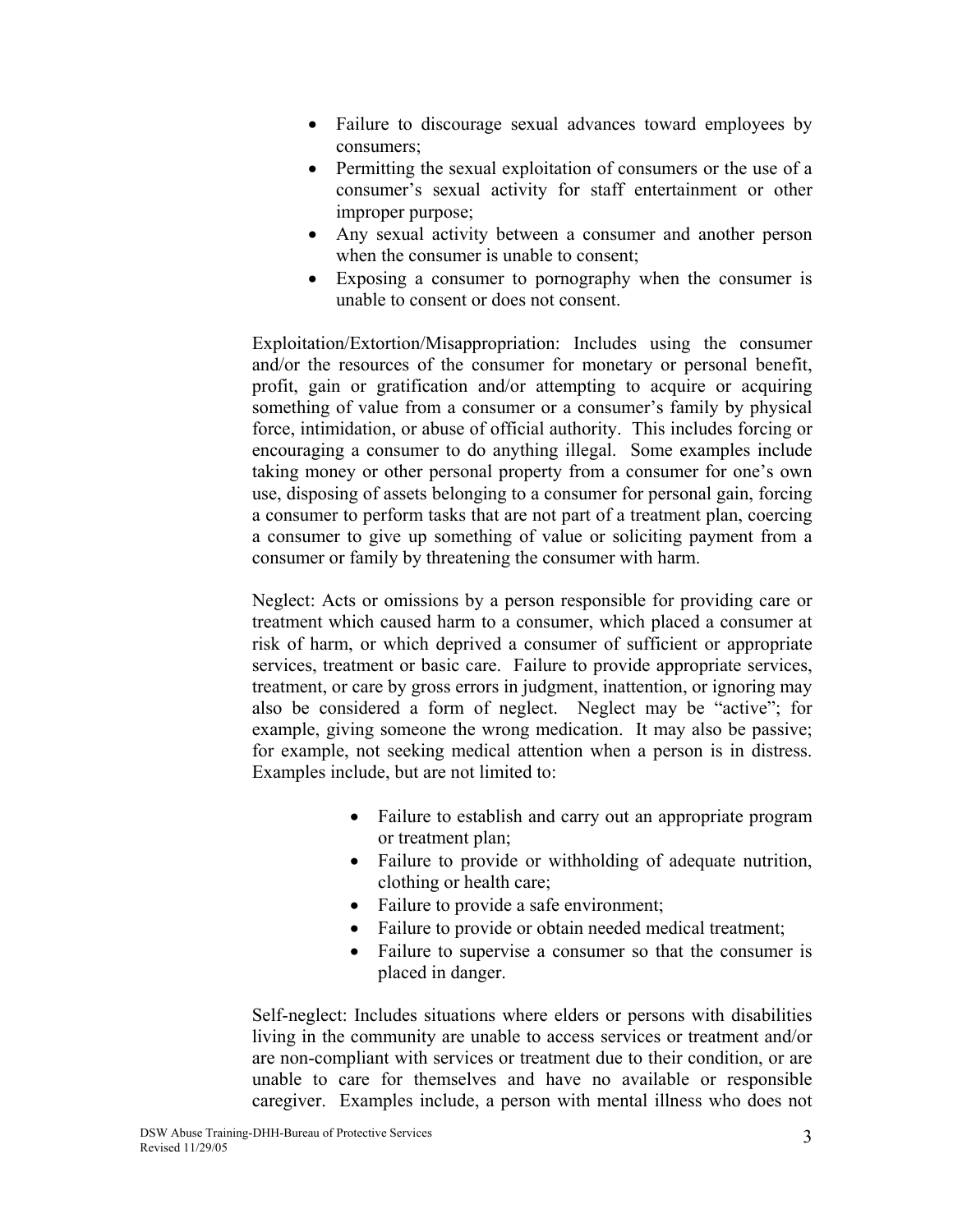take his/her medication and becomes a danger to him/herself, an elderly person with dementia who "wanders" the neighborhood, or a person with a physical disability who cannot perform activities of daily living and has no formal or informal supports.

4. Recognizing signs and symptoms of Abuse:

Although reporting will be discussed later, make the point that it is *not* the worker's (or the provider's) responsibility to prove that abuse has occurred before making a report. They are responsible for immediately reporting anything that *might* be abuse.

Make the point that consumers will not always report themselves when they are being abuse. Reasons for this are discussed in Topic 2. Explain that signs/symptoms are clues that a worker might observe that might give reason to think that some type of abuse is happening. When these signs or behaviors are observed, a report should be made, whether or not a consumer has made any complaint about abuse.

Ask for signs/symptoms or things the worker might see or notice for each type of abuse. List these on the flip chart. Use the examples in Attachment B as prompts.

5. Case exercise:

Hand out Attachment C. Using one or more of the examples, ask the trainees to identify the signs/symptoms, risk factors, and types of abuse present in the example(s).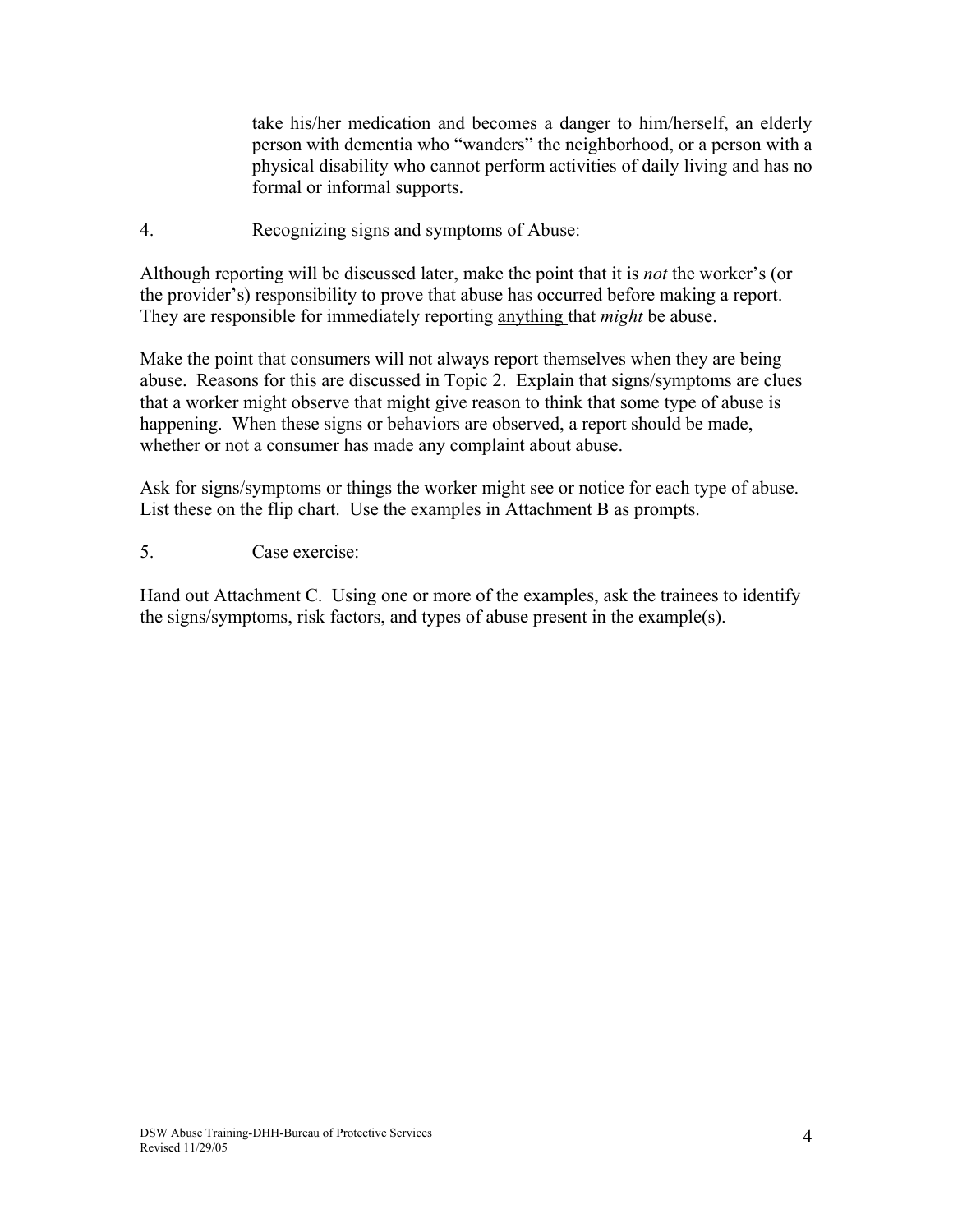## **Topic 2: The Nature and Causes of Abuse**

**Objectives:** Trainees will be able to:

- 1. Describe three characteristics of persons at risk for abuse.
- 2. List three factors affecting caregivers that may lead to abuse.

## **Outline:** 1. Characteristics of consumers that create vulnerability to abuse

- 2. High-risk factors-
	- A. Behavioral problems
	- B. Communication difficulties
- 3. Factors that affect caregivers

**Teaching Methods:** Lecture and group discussion.

## **Pre-Test:** 1. List three characteristics of consumers that might place them at risk of being abused.

2. List three factors which affect caregivers that might lead to abuse.

Give the pre-test prior to starting the discussion. It may be given by simply asking the questions or writing them on a chart/board and having each trainee write the answers on a piece of paper.

#### **Trainer's Notes:**

Start with case example: "Admissions Committee". Ask the trainees to assume that they are part of a team that assesses new consumers admitted to your program. Ask them to make a list of things they would consider in assessing a new consumer's risk level for abuse. List them on a chart/board and refer back to them as appropriate during the rest of the topic.

*Make the point that while something may be described as a "cause" of abuse, it does not make any abuse acceptable. There is no excuse for an abusive act.* 

1. Characteristics of "Vulnerable" Consumers:

Start by noting that there is wide-spread awareness about child abuse. Society recognizes that children are "vulnerable" to abuse/neglect. Ask the trainees why this is so. Note that while we generally think of adults as being able to protect and defend themselves from abuse:

- there is considerable evidence that elders and persons with disabilities are frequent victims of the various types of abuse;
- research shows the majority of abuse is committed by caregivers, whether they are paid support workers or informal/family caregivers;
- victims of abuse will often deny that they are being abused.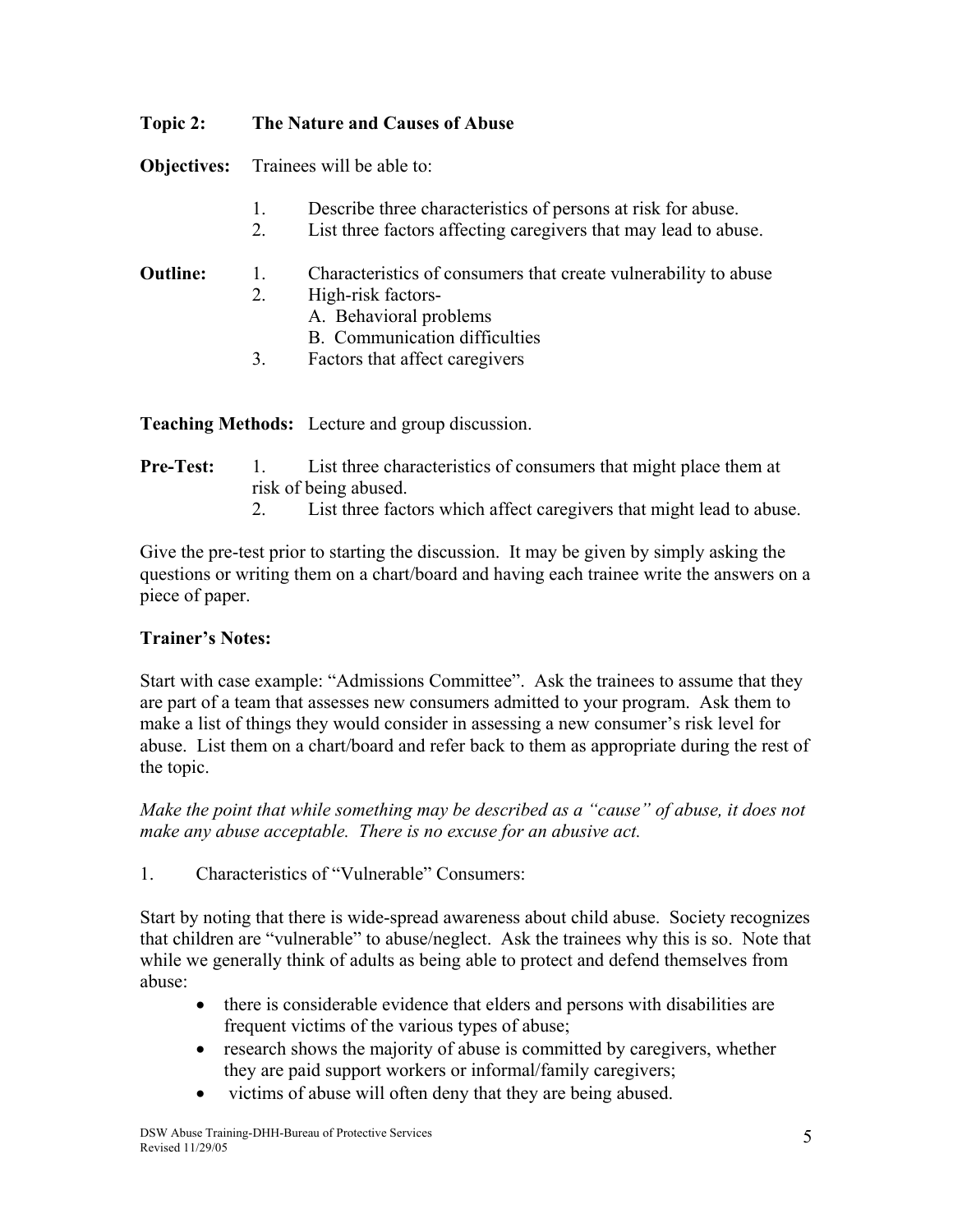The last point warrants further discussion. Ask the trainees why someone who is abused might not admit it is happening. Points for discussion include:

- fear of retaliation;
- fear of being removed from the home and placed in a facility;
- shame, embarrassment;
- desire to protect the abuser, especially if it's a family member;
- failure to recognize that what is being done to them is abusive.

Ask the trainees to describe characteristics of persons who need supports. List them on the chart/board and discuss. Use the following as prompts, if needed.

- Have chronic or disabling medical conditions
- Lack family or other social supports
- Have chronic or disabling mental impairments
- Have chronic or disabling physical impairments
- Advanced age

Note that these characteristics or conditions tend to make a person dependent (to varying degrees) on someone else for assistance. That dependency sets up a situation where the person may be vulnerable to abuse/neglect. For example, ask the trainees to consider how they would feel had to use the bathroom, needed assistance to do so, and the person who was supposed to assist them refused to help.

2. High Risk Factors - Persons Most At Risk for Abuse:

Ask the trainees to think of what type of person may be *most likely* to get abused. Encourage them to speak freely. Discuss, being sure to note the three factors below.

Factors that may make a person more likely to be abused:

A. Behavioral problems: Ask the trainees "Do you think that an aggressive or uncooperative individual is more likely to be abused than one who is more passive?" Let them answer. Note that studies show such persons are four (4) times as likely to be abused.

Ask the trainees why this is the case (or to give example of behavior that might lead to abuse/neglect). As participants give answers, list them on the chart/board. Use the following as "prompts" for this list

- Individual curses the caregiver
- Individual uses racial slurs at the caregiver
- Individual physically resists caregiver
- Individual goes places where he/she is placed at risk of harm.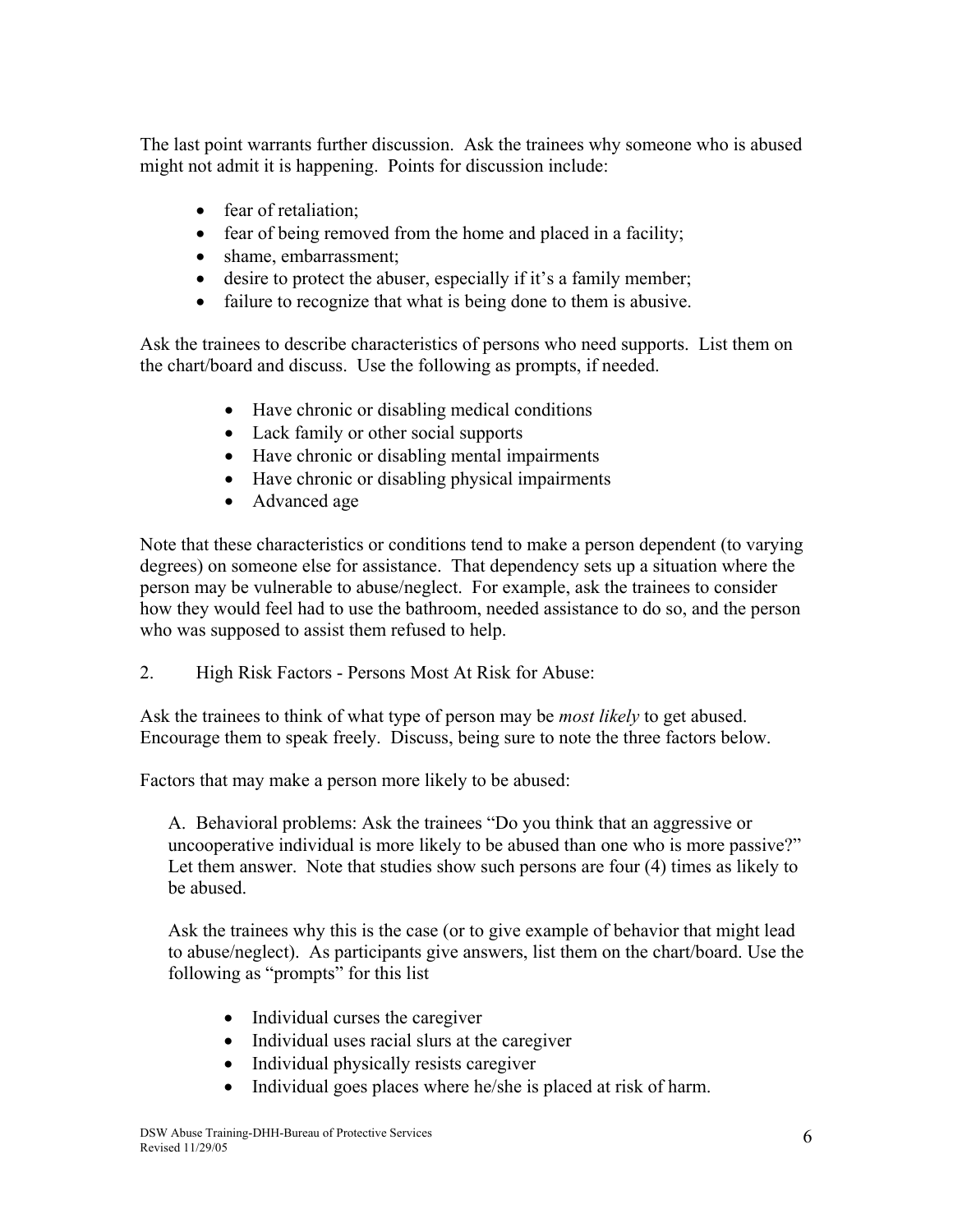Sometimes caregivers say: He had it coming; he's too hard to care for; he never listens; he is full of self-pity, etc. Ask the trainees: "When a caregiver says any of these remarks, can that possibly lead to abuse of the individual?" Let them answer.

B. Communication problems: – Ask the trainees "Why would this characteristic of an individual possibly cause a caregiver to neglect the individual?". Let them answer

- Physical impairment creating communication problems such as nonunderstandable speech …non-understandable physical gestures.
- Mental impairment creating communication problems -- same as above plus erratic responses.
- Social impairment creating communication problems such as saying inappropriate things or, due to isolation, staying alone in a room and/or ignoring attempts to interact.

Keep reminding the trainees that none of these factors ever justifies abusive actions by a caregiver. They just help us understand the various physical, mental, and social conditions at play with many consumers. They should help the support worker to better understand these sometimes complex behaviors.

Ask the trainees this question: "Why is it that when a person is unable to communicate very well, that we tend to treat him/her like a child or even an infant?" Or ask, "Have you ever noticed how some people speak to persons who have impairments in child-like tones of voice?" Note that it support workers must be careful not to talk to or treat such persons in the same manner as they would a child.

Another risk factor is that a caregiver will simply ignore the person who has communication problems, depriving them of human contact. Discuss the following kinds of behavior that can negatively influence a consumer:

- Ignoring an individual who is trying to communicate with you;
- Indifference:
- Neglecting or avoiding the person because it is so hard to understand what he/she wants;
- Acting as if the individual is not there.

#### 3. Factors Affecting Caregivers

Note that the factors listed in Attachment B as "high risk conditions" and "red flag behaviors" may affect family caregivers or paid staff. There are other factors which may affect paid support staff and which may lead to abuse/neglect. Discuss each one.

• Lack of training: Failing to train staff in the appropriate methods to support consumers and to recognize abuse/neglect risks.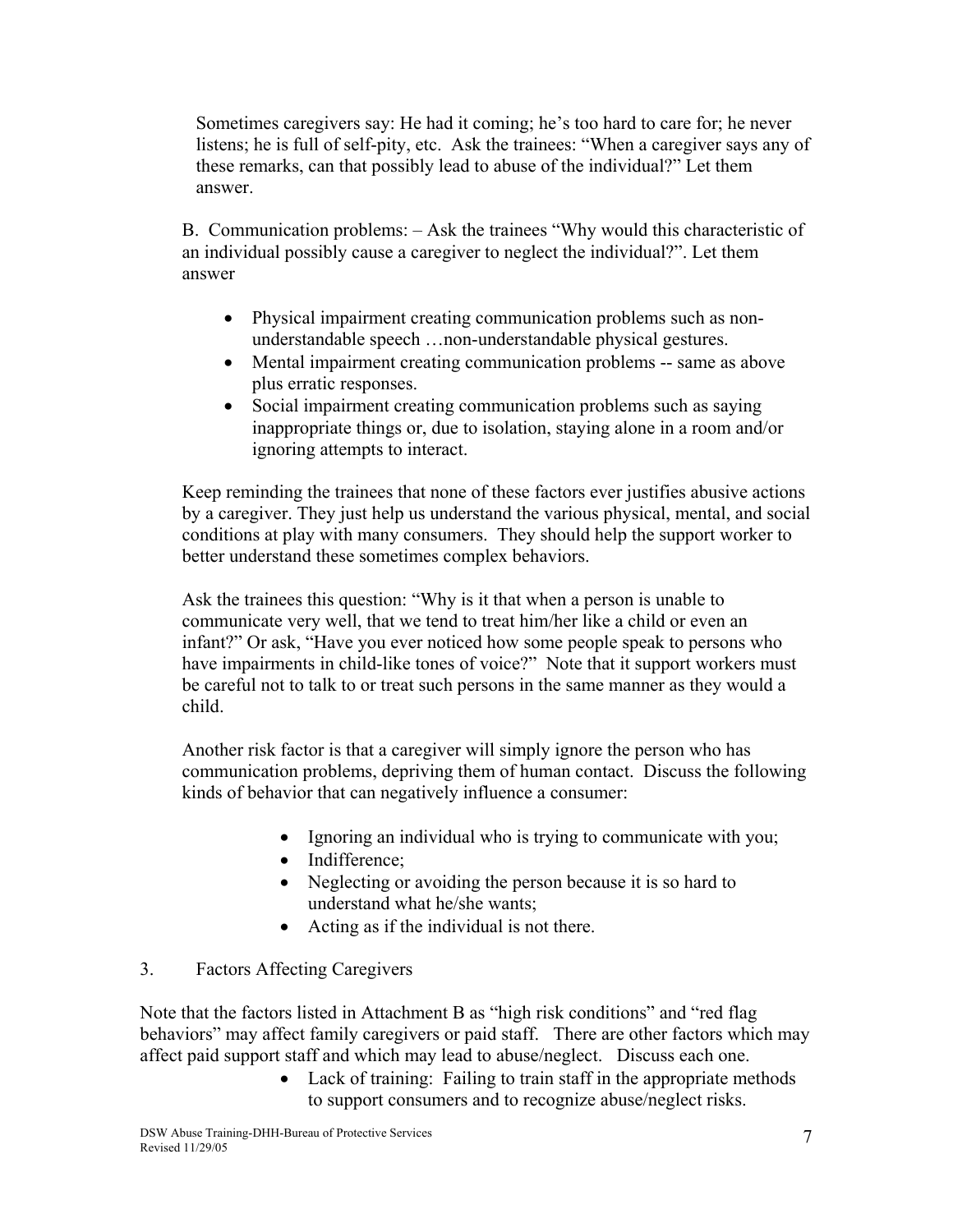- Inadequate supervision: Failing to provide necessary guidance and instruction to support workers.
- Inadequate communication: Failing to advise workers of changes in the consumer's situation, events that occurred on the previous shift, etc.
- Inadequate plan of care: If the plan itself does not address the consumer's needs or behavior it may raise the risk of abuse/neglect.
- Learned Inappropriate Responses: Such as treating the consumer like a child or reacting to a behavior problem the way you would to a child who misbehaves.
- Stress: Can lead to inappropriate responses to the consumer's behavior or simply to "not caring" and not meeting the consumer's needs.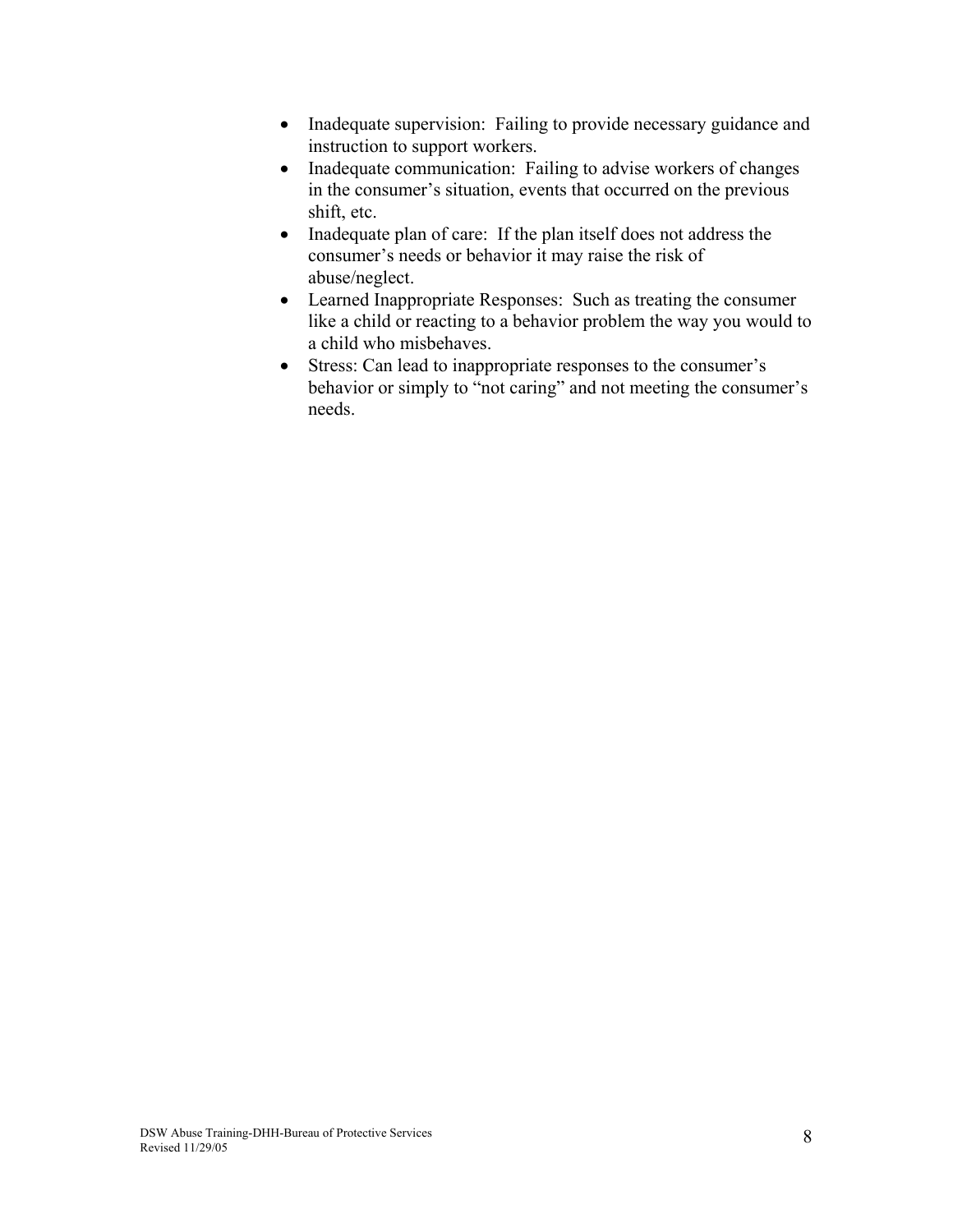### **Topic 3: Reporting Abuse**

**Objectives:** Trainees will be able to:

- 1. Name the steps in reporting suspected abuse
- 2. Name two consequences of not reporting suspected abuse
- 3. Name the agencies that take reports of suspected abuse
- 4. Identify a reportable situation

## **Outline:** 1. Legal requirement to reported suspected abuse

- 2. Review of reportable abuse types
- 3. Consequences of not reporting
- 4. How to report internally and to outside agencies

**Teaching Methods:** Lecture and group discussion.

#### **Pre-test:** 1. List, in order, the steps you would take to report abuse.

- 2. List two consequences of not reporting abuse.
- 3. List two agencies that take reports of abuse.

Give the pre-test prior to starting the discussion. It may be given by simply asking the questions or writing them on a chart/board and having each trainee write the answers on a piece of paper.

**Trainer Notes:** Ask the trainees: What is the first thing a staff person should do when he or she witnesses something that might be abuse?

Answer: Be sure that the individual is safe from further harm.

Ask the trainees: What is the first thing a staff person should do when someone (anyone: the victim consumer, another staff person, a family member, etc.) reports an act of abuse?

Answer: Same as answer above – protect the individual first.

Emphasize that in any emergency situation, where medical attention is needed and/or where a crime may have occurred, the first response should be to call 911.

1. Legal Requirement to Report:

Note that Louisiana law requires that *any person* who has reason to believe a vulnerable adult has been or may be abused, must make a report to the appropriate agency. Failure to do so is a crime, punishable by both fines and imprisonment for up to six months. If the trainees are working with children, note that Louisiana law also requires care providers to report any suspected child abuse.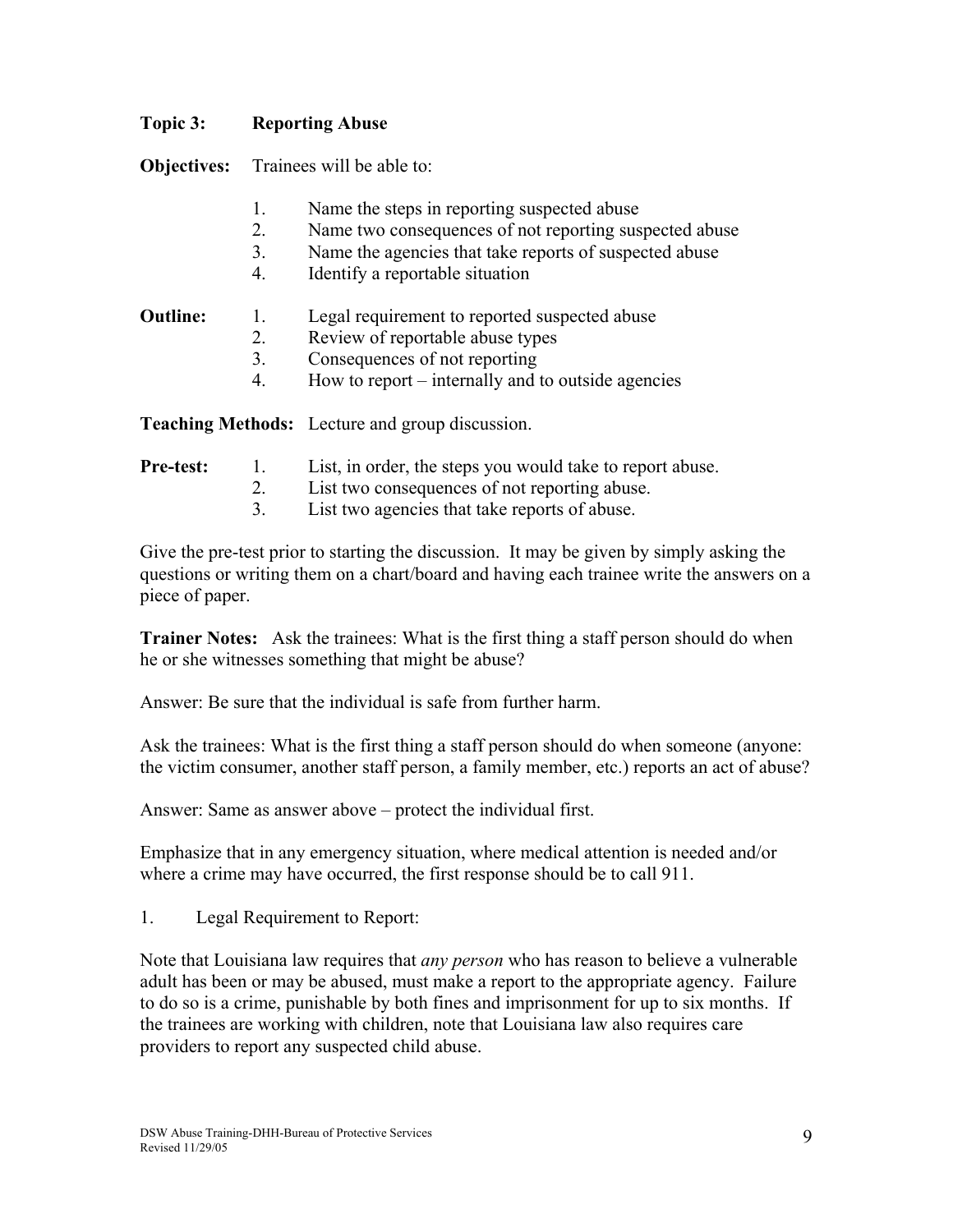### Confidentiality

Note that reporter's names are kept confidential and are only released to law enforcement agencies investigating criminal charges relating to abuse. Note also that reports can be made anonymously.

Note also that the consumer has a right to confidentiality when it comes to information concerning abuse allegations. Information about such situations should only be shared with others who have a right and/or need to know. There should be no conversations about abuse incidents outside of the workplace or within the workplace to those who will not have a need to know.

## Immunity

Note that reporters who report in "good faith", even if the situation turns out not to be abuse, have immunity from liability for 1) making a report, 2) cooperating in an investigation, and 3) testifying in a court proceeding.

2. Reportable Types of Abuse:

Briefly review the types of abuse noted in Topic 1. Note that reporting is mandatory for all of these.

3. Consequences of Not Reporting:

Note the Louisiana laws (R.S 14:403.2 for adults and 14:403 for children) that speak to the legal consequences for not reporting: Note that reporting is a criminal offense which can lead to arrest. If convicted, it is punishable by fines and possible imprisonment.

Ask the trainees: What other consequences may there be if you do not report abuse? Answers: Abuse continues; consumer suffers further harm; organization gets in trouble with regulatory agencies, etc.

Note the importance of reporting PROMPTLY. Ask the trainees: What is the problem with late reporting of a suspected abuse? Answers: Abuse continues, evidence is lost, makes it harder to investigate.

4. How to Report:

After ensuring the consumer is safe from further harm, what is the next thing a staff person should do when he/she witnesses an incident or has it reported to him by anyone?

Answer: 1. Call the appropriate reporting agency *and*, if the situation involves something that might be a crime, call local law enforcement.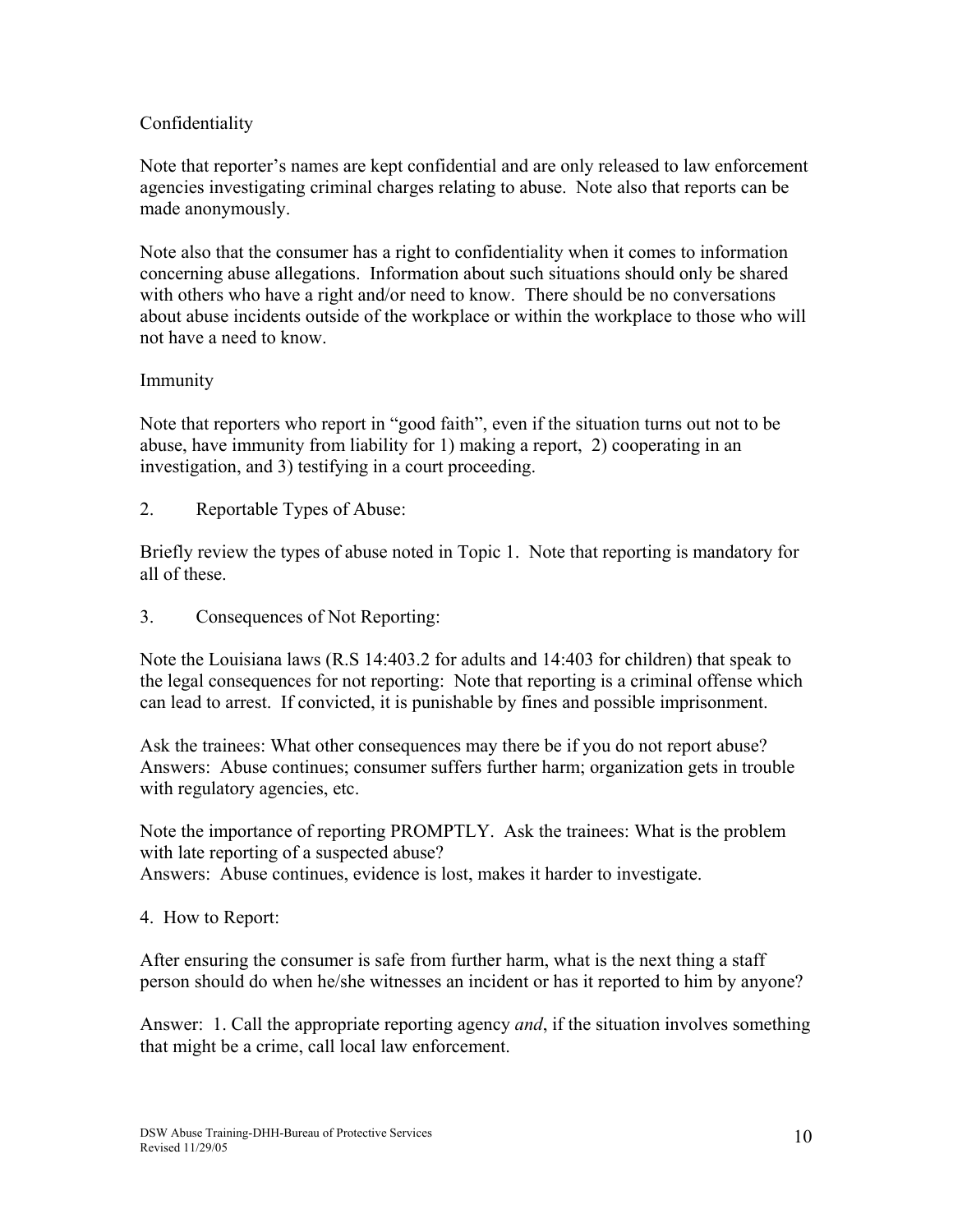Handout Attachment D- Reporting numbers. Describe each agency, who it serves, and how to contact them. Note that despite whatever internal reporting process is in place in the provider organization, *the law places the responsibility to call the appropriate state agency on the individual, not the organization.*

For children under age 18 - Child Protection For adults age 60 or over – Elderly Protective Services For persons with disabilities ages 18 through 59 – Adult Protective Services For persons living in health facilities (nursing homes, ICF-MRs) – DHH Health Standards Section

2. Report to your supervisor or other person in your organization in charge of receiving such reports.

3. Write the incident on the incident report form used by your organization immediately after reporting it orally.

What to report:

Refer to Attachment E and use as handout "Making a Good Report". Discuss. Again emphasize calling 911 in an emergency.

If the consumer or someone else tells you something has happened, gather *basic*  information. Ask the consumer, what happened, where did it happen, when did it happen, who did it? Write down their answers exactly as they state them. If you observe something yourself, write down the same information, (what, where, when, who). Your agency probably has an incident reporting form that can be used to do this.

Report (on the form or by phone) only what you saw; only what you were told, without additional opinions or comments not related to the specific alleged incident. The description of the incident should be very clear and specific (answering "Who", "Where", "When", "How" and "What" in detail. (directions, names of buildings, physical description of injuries, events in the order in which they occurred.)

It is just as important to know what *not* to do when receiving or observing abuse. Do not:

- Try to conduct an investigation
- Re-interview the victim once the gather information is gathered
- Edit or interpret the information
- Ouestion the alleged abuser
- Question other staff or family members
- Involve or discuss the situation with persons not involved in the reporting process
- Touch or disturb any physical evidence